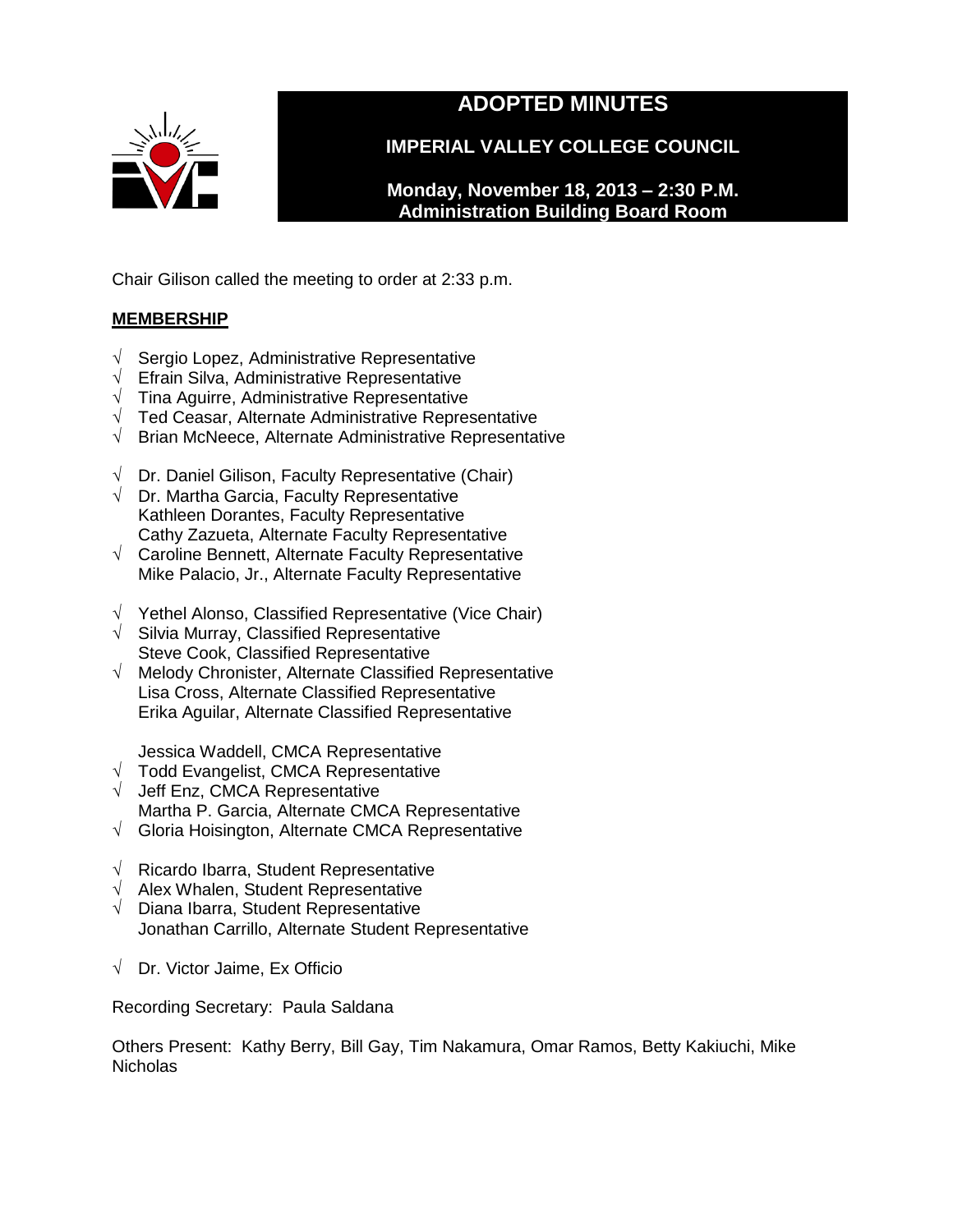#### **MEMBERSHIP CHANGES**

Member Chronister clarified that Steve Cook is a classified representative and not an alternate as listed on the agenda.

#### **PUBLIC COMMENT**

There was no public comment.

#### **APPROVAL OF MINUTES DATED OCTOBER 28, 2013**

M/S/C Chronister/Evangelist to approve the minutes dated October 28, 2013.

Chair Gilison noted the following correction to the minutes under the Accreditation/CART Committee Update as follows:

Final *First* draft of ACCJC responses is due on October 31<sup>st</sup>.

Motion carried to approve the minutes dated October 28, 2013 with corrections.

#### **AREA REPORTS/UPDATES**

#### **College Council Report – Daniel Gilison**

Chair Gilison reported as follows:

 He and Vice Chair Alonso have met with Dr. Jaime to discuss subcommittees, including membership and classified staff issues.

#### **Measure J and L Report – John Lau**

VP Lau was not present at the meeting.

#### **Program Review Update – Ted Ceasar**

Dean Ceasar reported as follows:

- The Program Review form for both academic and non-academic programs is ready and would be going out this week.
- The Program Review deadline has been extended to February 14<sup>th</sup>.
- A Program Review handbook has been developed. The handbook provides a general overview of Program Review, including the legal requirements and accreditation standards that relate to it, as well as guidelines for developing smart goals. The handbook would also be available online this week.

Member McNeece stated the Program Review form had gone through several drafts and expressed his appreciation for all the parties involved in the project.

#### **Budget Update/Financial – John Lau**

VP Lau was not present at the meeting.

#### **ASG President Update – Ricardo Ibarra**

ASG Representative Ricardo Ibarra reported as follows:

- ASG is forming a financial council to help the clubs plan events.
- Art Show and Veterans Day events were held.
- Monthly newsletter will be going out on Wednesday.
- Announced the new online Radio Program.
- Announced the IVC Sweetheart Event which would take place in February.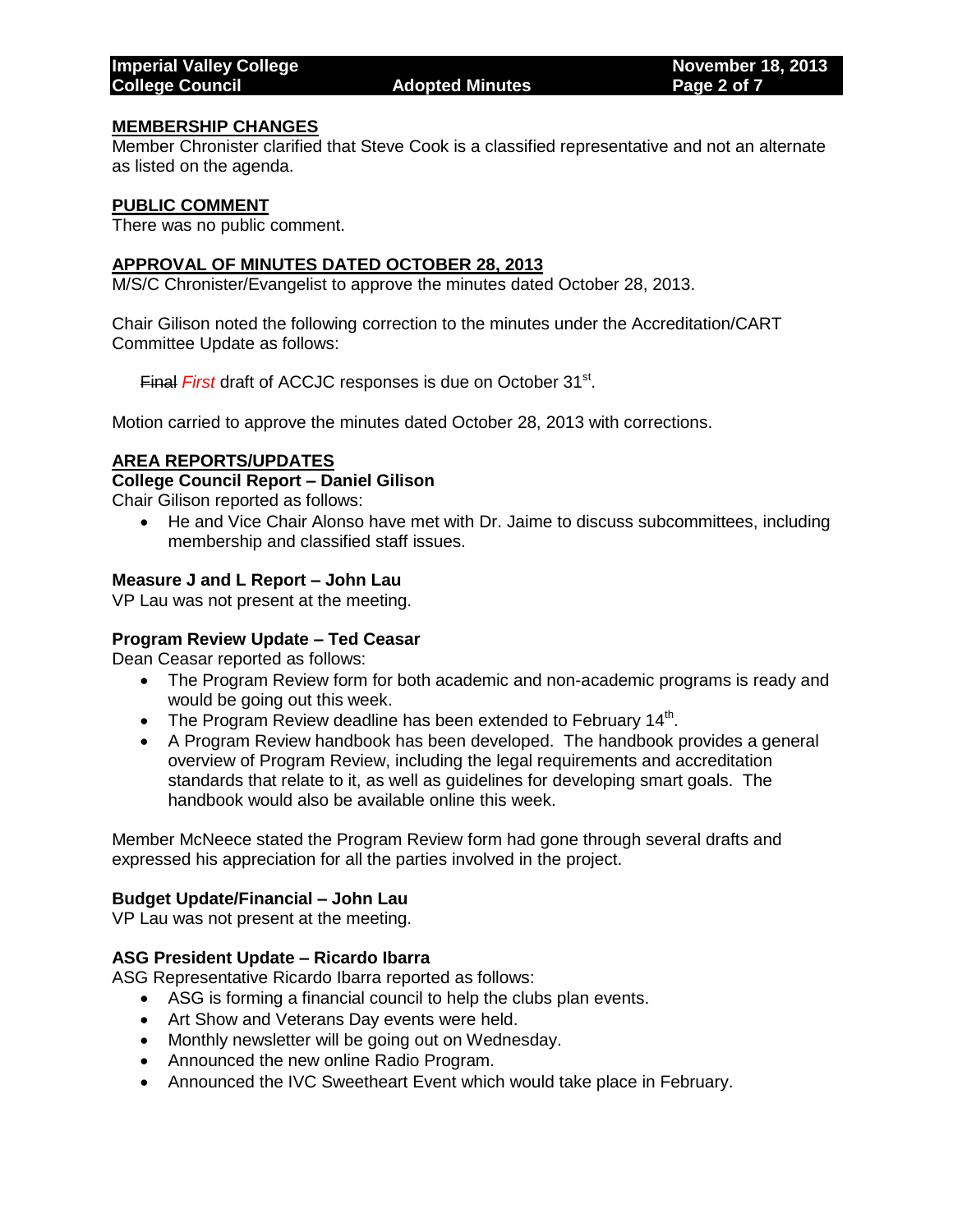## **Imperial Valley College November 18, 2013 College Council Adopted Minutes Page 3 of 7**

ASG representative Diana Ibarra stated she would be coordinating the Radio Program and would be in contact with the Marketing Committee to discuss the details. She also stated a subcommittee is being formed to change the name of the mascot and encouraged members to get involved.

# **President's Update – Victor Jaime**

President Jaime was not present but provided a written update as follows:

- Visioning Forums
	- $\circ$  The IVC Campus forms were completed on November  $7<sup>th</sup>$  with visioning sessions in all the communities within Imperial County and two forums on-campus (one in the day and one in the evening). The President's Cabinet will be reviewing its findings to begin preparation for the next Strategic Plan.
- Staff Appreciation Event
	- o The Administrative Council will be hosting a "Staff Appreciation Event" featuring Julian Pies and Ice Cream. The event will take place during finals week around the Campus Hour on December 3rd between 11:30 a.m. and 1:30 p.m. in the Amphitheatre. Tents, tables, and chairs will be provided; Rick Webster will provide the music.
- Board Meeting
	- $\circ$  IVC Board meeting will take place on Wednesday, November 20<sup>th</sup>, at 6:00 p.m.
- Campus Forum:
	- $\circ$  We will be holding a campus forum during the college hour on Tuesday, November 19<sup>th</sup> in Room 2734. The topic will be an update on FCMAT recommendations and an update on the Career Technical Building.
- Foundation Update
	- $\circ$  The Foundation will be holding an annual fund drive (AFD) this week in the evening. The Foundation is asking for volunteers to serve this week between 6:00 p.m. and 8:00 p.m. every evening. We will be contacting IVC Alumni and the IVC Ambassadors will also be participating in the phone banks.
- Wished the IVC family a Happy Thanksgiving with family and friends.

# **SUB-COMMITTEE REPORTS**

#### **Competitive Athletics Committee – Jim Mecate**

Eric Lehtonen was not present at the meeting.

# **Environmental Health & Safety Committee – Tim Nakamura**

Director Nakamura reported as follows:

- The committee finally made quorum.
- Met last Thursday and discussed the restructure of the committee; stated the committee is in need of a faculty member.
- The committee is in the process of updating its website.
- The committee would be performing a walk-through of the campus on Tuesday, November  $26<sup>th</sup>$ , at 6:00 p.m., to address emergency preparedness issues. The results of that walk-through would be presented at the next College Council meeting.

# **Facilities and Environmental Improvement Committee – Jeff Enz**

Member Enz reported as follows:

- Meeting scheduled next Monday at 3:00 p.m.
- The only membership needed is from the administration.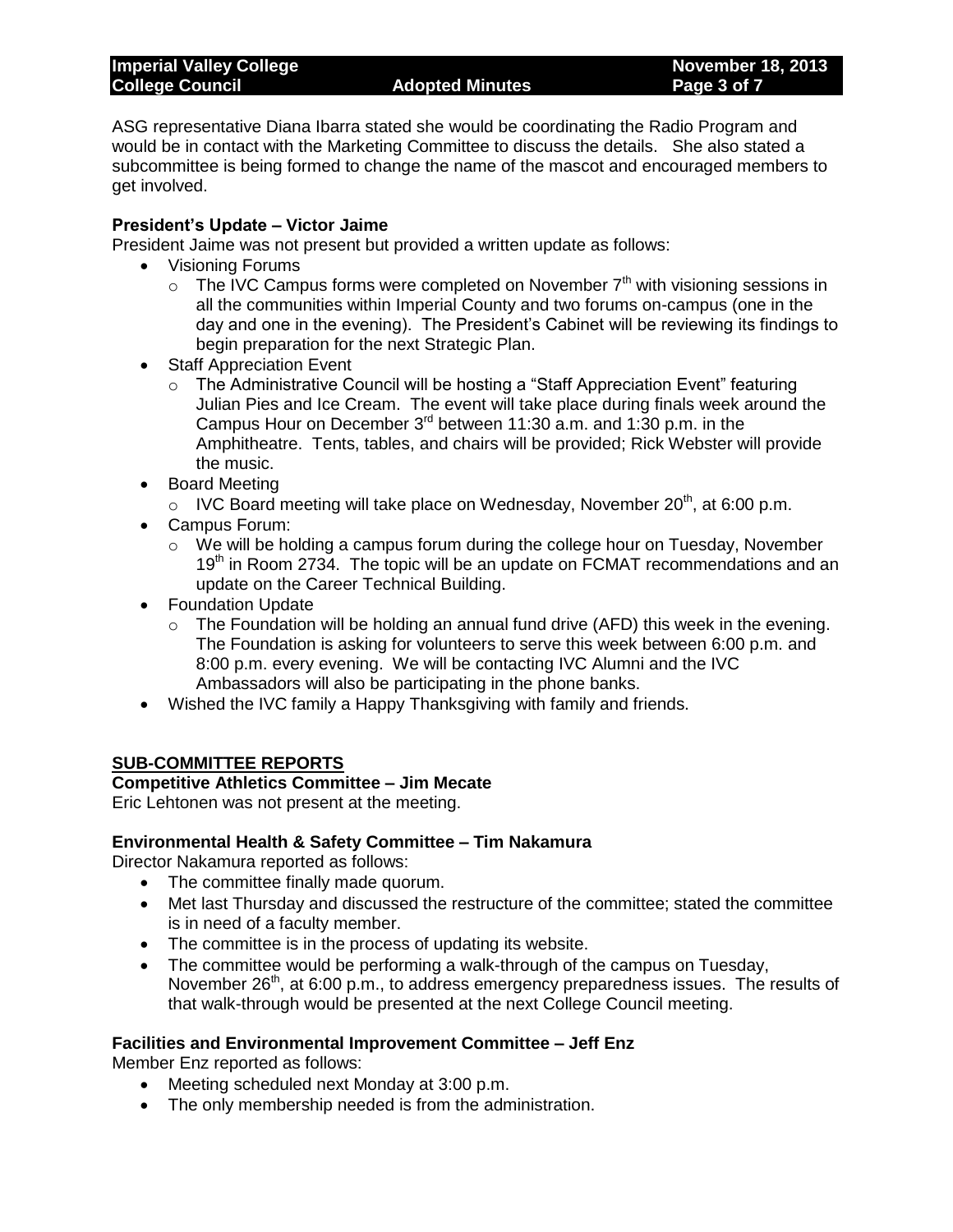## **Public Relations & Marketing Committee – Efrain Silva**

Dean Silva introduced Mike Nicholas as the new chair of the Marketing Committee.

Chair Nicholas reported as follows:

- The committee met on Wednesday, November  $6<sup>th</sup>$ ; discussion included the recommendation of a college-wide public relations and marketing plan, which would tie directly to the Board of Trustees goals which were approved at the February 25, 2013 retreat.
- The committee also discussed changing the mascot and would be working with the ASG to promote that change.
- The committee met last Thursday and continued its discussions on defining a marketing plan.
- Hopes to have a marketing plan to share with the College Council after the first of the year.

M/S/C Alonso/Lopez to suspend the order of business and move the Budget and Fiscal Planning Committee update as the next item.

Motion carried.

## **Budget and Fiscal Planning Committee – Martha Garcia**

Mike Nicholas reported as follows:

- The committee met on November  $7<sup>th</sup>$  to discuss the accreditation response that is being prepared by a separate subcommittee.
- He stated Director Fletes has been providing budget training to help analyze the budget.
- The committee also discussed funding of the retirees' liability.

M/S/C Alonso/Lopez to resume the order of business.

Motion carried.

#### **Student Affairs Committee – Sergio Lopez**

Member Lopez reported as follows:

- The committee had disciplinary appeals on Friday.
- The committee met and discussed its Standing Rules; changes would be presented to the College Council.

## **OTHER COMMITTEE REPORTS**

# **Academic Senate – Daniel Gilison**

Chair Gilison reported as follows:

- The last meeting was held on November  $6<sup>th</sup>$ .
- The committee discussed moving to online voting for Academic Senate members and revisions to how faculty evaluates administration.
- The committee also discussed faculty requirements for serving on standing committees and other options for faculty in lieu of serving on committees.

# **Technology Planning Committee – Jeff Enz**

Chair Jeff Enz reported as follows:

- The committee met last week and approved the 2014 Technology Plan.
- The committee updated its tasks list which is based on last year's Educational Master Plan.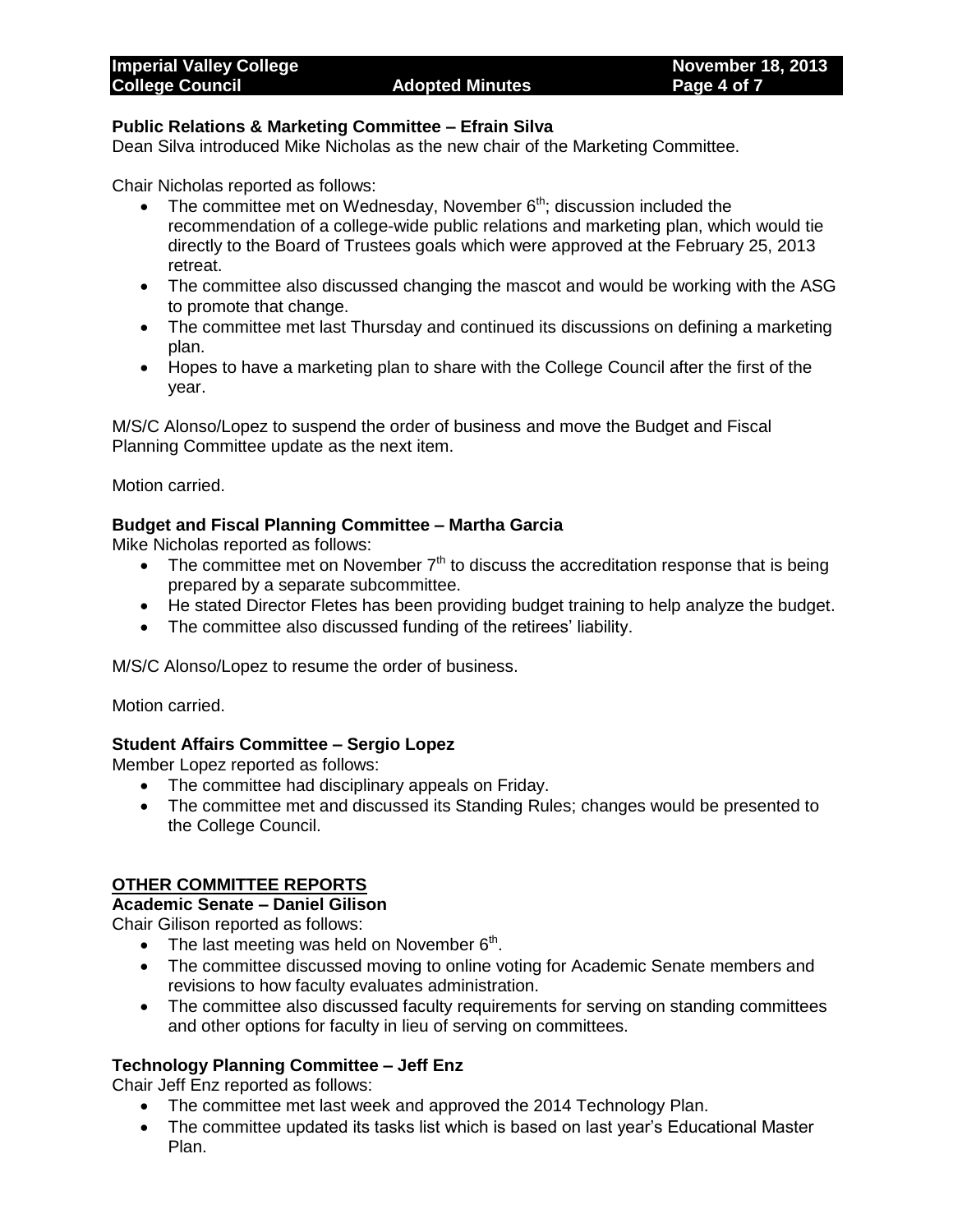## **Accreditation/CART Committee – Kathy Berry**

Dean McNeece reported as follows:

- The committee has received, read, commented and provided feedback on all the accreditation responses.
- He stated Dr. Martha Garcia is working on a comprehensive planning calendar for the next year and a half, which addresses our response to Recommendation 1; progress is being made.
- The committee continues to learn how SPOL works with accreditation.
- Met with Cathy Zazueta and Terry Norris to address the information literacy issue; progress is being made.

#### **Staffing Committee – Travis Gregory**

Dean Gregory was not present at the meeting.

#### **START Committee – Martha Garcia**

Member Garcia reported as follows:

- START committee met on November 12<sup>th</sup>.
- The committee continues to create and update action plans.
- She stated the committee would create an action plan for each of the recommendations and would try to address them all; however, that may not be possible.
- She stated those issues dealing with contractual matters would be dealt with in negotiations; and those matters under the purview of the Academic Senate would be dealt with in the Academic Senate.

## **DISCUSSION AND INFORMATION ITEMS**

#### **1. Subcommittee Update – Daniel Gilison**

Chair Gilison provided an update on each of the subcommittees. He was pleased to announce that progress had been made, and that most committees were all set. He stated that some of the websites still needed to be updated and emphasized the importance of updating those websites for accreditation purposes.

Discussion ensued regarding the membership for the Campus Hour/Professional Development and Facilities and Environmental Improvement Committees.

Chair Gilison and Vice Chair Alonso thanked the subcommittee chairs, co-chairs and everyone who had been involved in getting the committees organized.

## **2. Planning and Budget Calendar 2013-2014, 2014-2015 Draft (Attachments A & B) – Martha Garcia**

Member Garcia presented the following information:

- She stated the information contained in the current calendar 2013-2014 is depicted in the current EMP.
- The new additions to the 2013-2014 calendar pertain to the budget development process, which would begin earlier.
- Major changes in the 2014-2015 calendar are as follows:
	- o The development of program review would begin early in the fall.
		- $\circ$  The addition of institutional goal assessment, including institutional effectiveness assessment, which is recommended under Recommendation 1.
		- o The creation of a Planning and Resources Council which would be responsible for ensuring that all new funding requests are prioritized and deciding whether or not to fund such requests.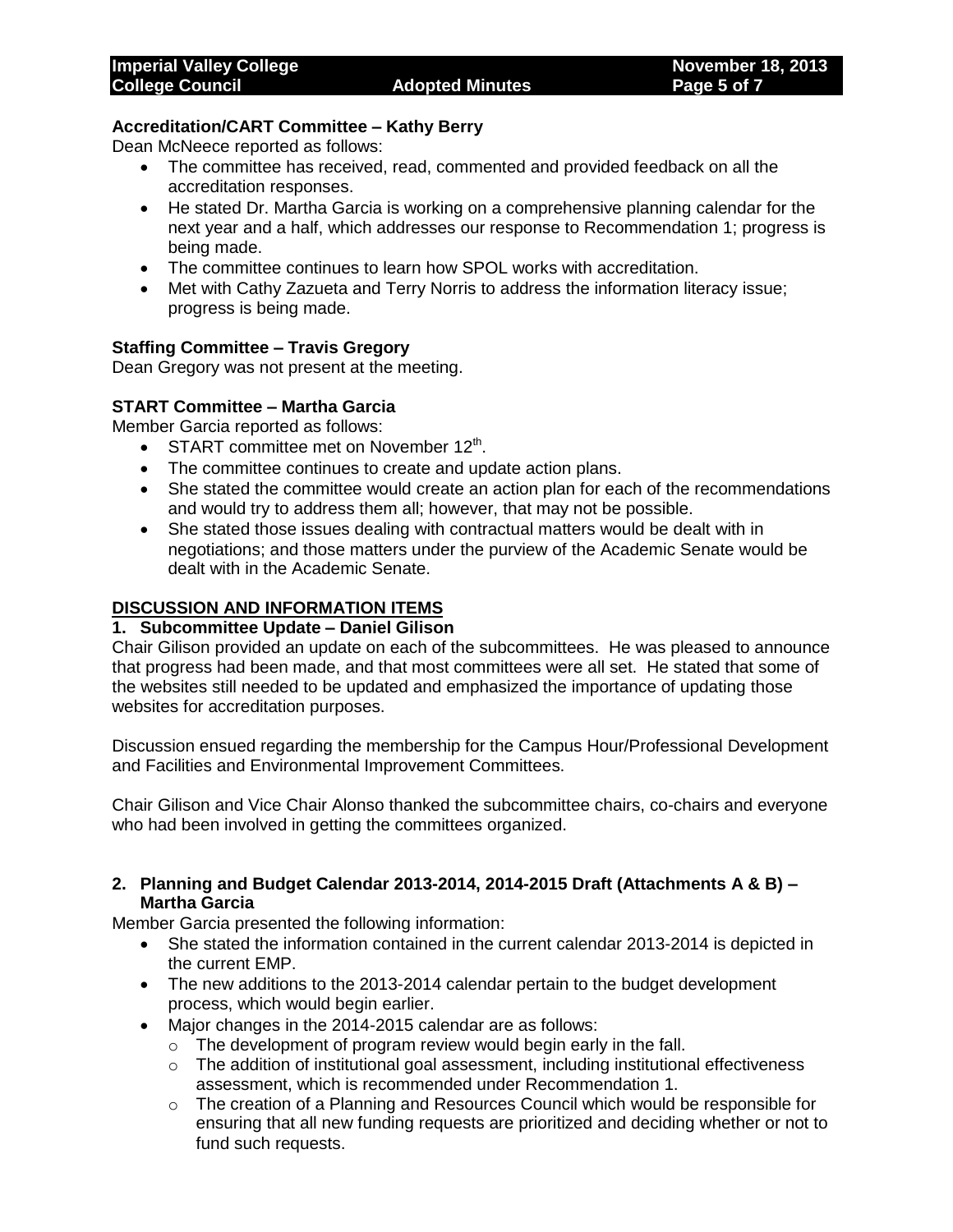o Under Recommendation 1, all the planning activities for the major planning committees must be listed on the calendar.

Member Garcia stated the final calendar would be brought back to the College Council as an information item.

# **3. AP 7235 Employment of Professional Experts (Attachments C & D) – Travis Gregory**

Dean Gregory was not present at the meeting; VP Berry presented the following information:

- She stated there was no policy at IVC regarding the compensation for professional experts; therefore, it was important to create a policy defining a professional expert, the criteria and conditions for employment, and the compensation for the different categories.
- The AP was created based on Dean Gregory's extensive research.
- VP Berry stated any questions regarding the AP should be emailed to Dean Gregory.

# **4. AP 5055 Registration Priorities (Attachment E) – Gloria Hoisington**

Director Hoisington presented the following information:

- Reviewed the current AP with regards to how many units a student can enroll in during the primary terms.
- Introduced the changes to the AP as follows:
	- $\circ$  K-12 students may enroll in up to 11 units during the primary terms and 6 units during the intersessions.
	- $\circ$  Students on probation will be allowed to register up16 units during priority registration, and up to 19 units during open enrollment.
	- $\circ$  Priority registration is given to those students who have completed an orientation, assessment, and developed a student education plan in the following three categories:
		- **•** Veterans, foster youth, CalWORKS
		- **DSPS or EOPS**
		- **First time students**
	- o Students with 90 or more units would lose their priority.
	- o Students in groups designated as performing college service, including ASG, Ambassadors, eligible athletes, ASPIRE or IVUP, would be given priority registration.

# **5. Outlook Improvements and other Office365 features – Omar Ramos**

Director Enz reminded everyone that during the winter recess, the data room would be going off line and there would be no services on campus, including email. He explained that the solution to this would entail moving the campus website to the cloud. The IT department is in the process of migrating staff to the cloud. He stated faculty would be migrated to the cloud after grades had been submitted. Director Enz demonstrated how to access Outlook email off campus.

Director Enz stated the new process for reserving a conference room would be different under the new Outlook and demonstrated how to reserve a room.

Director Enz provided a handout outlining the procedures discussed above.

# **ACTION ITEMS**

# **1. Approval of updated College Council Standing Rules (Attachment F) – Daniel Gilison**

M/S/C to approve the updated College Council Standing Rules